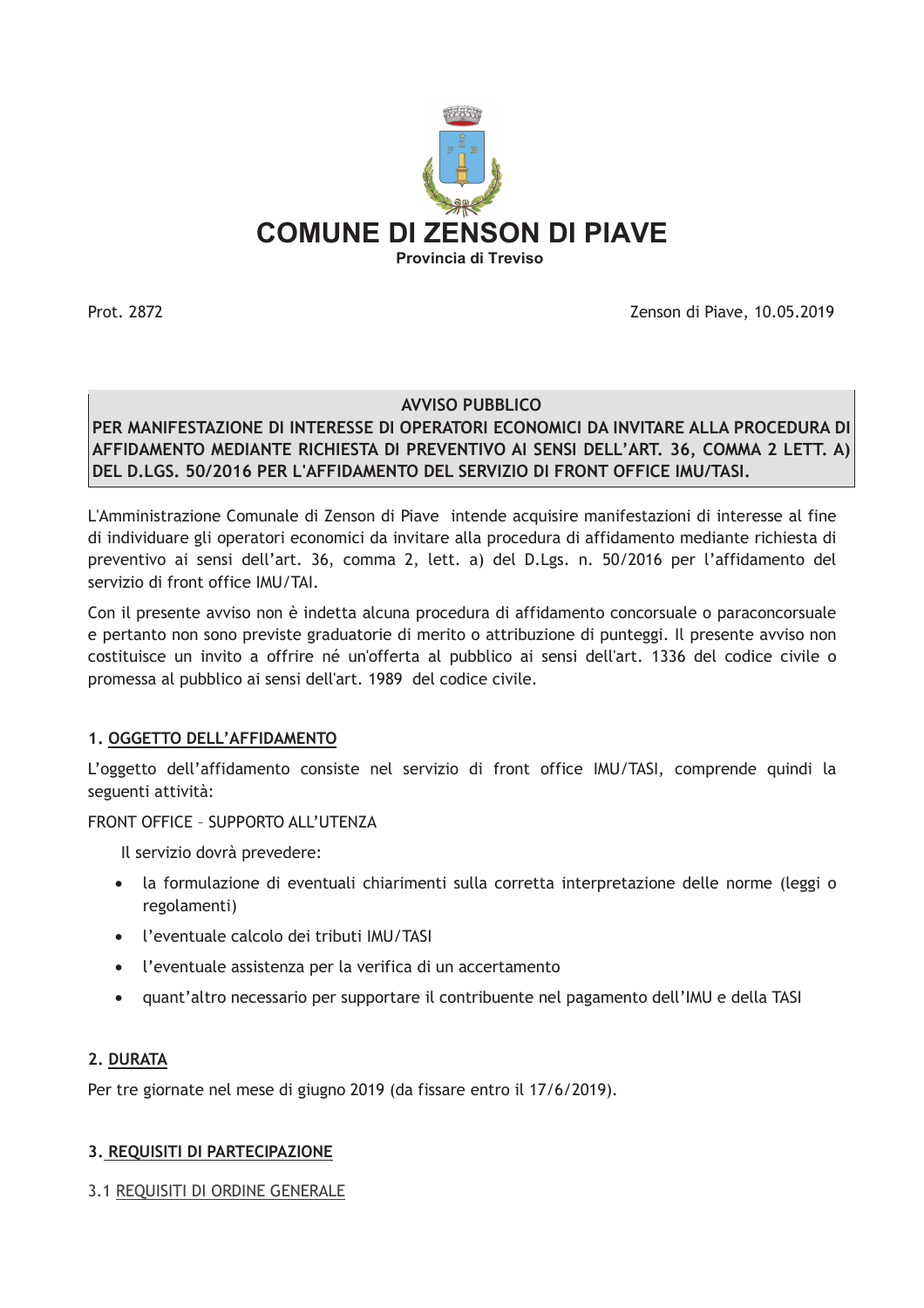Sono ammessi a presentare domanda di partecipazione i soggetti di cui all'art. 45 del D.Lgs. 50/2016, nel rispetto di quanto previsto agli artt. 47 e 48 del medesimo decreto ed in possesso dei seguenti requisiti:

• insussistenza di una qualsiasi causa di esclusione prevista dall'art. 80 del D.Lgs. n. 50/2016.

# 3.2 REQUISITI DI IDONEITA' PROFESSIONALE

- · iscrizione alla Camera di Commercio, Industria, artigianato ed Agricoltura per l'attività competente oppure iscrizione nel registro o albo delle società cooperative, oppure iscrizione all'Anagrafe unica delle Onlus preso il Ministero delle Finanze, ai sensi dell'art.11 del D.Lgs. n. 460/1997;
- · rispetto nei confronti dei lavoratori delle normative vigenti in materia assicurativa e previdenziale, retributiva e di prestazione del lavoro;

### 3.3 REQUISITI DI CAPACITA' ECONOMICA E FINANZIARIA

- comprovata copertura assicurativa contro i rischi professionali
- · dichiarazione concernente il fatturato del servizio di attività oggetto dell'appalto per gli ultimi tre esercizi disponibili

# 3.4 REOUISITI DI CAPACITA' TECNICA

- · elenco dei principali servizi effettuati negli ultimi tre anni, con indicazione dei rispettivi importi, dati e destinatari pubblici
- · certificati rilasciati da istituti o servizi ufficiali incaricati del controllo della qualità, di riconosciuta competenza, i quali attestino la conformità.

### 4. MODALITA' DI PARTECIPAZIONE:

Gli operatori economici interessati ad essere inseriti nell'elenco oggetto del presente avviso dovranno trasmettere apposita manifestazione di interesse - (come da facsimile Allegato A) - con allegata copia fotostatica del documento di identità, in corso di validità, del firmatario - sottoscritta dal titolare o legale rappresentante o da procuratore munito dei poteri necessari (in tal caso allegare copia della procura speciale) indirizzata al Comune di Zenson di Piave

### entro il termine perentorio

### delle ore 13:00 del giorno 17 maggio 2019

La manifestazione di interesse potrà essere inoltrata con una delle seguenti modalità:

- <sup>A</sup> consegna a mano all'Ufficio Protocollo;
- La tramite PEC all'indirizzo: comune.zensondipiave.tv@pecveneto.it avente ad oggetto "Avviso" per manifestazione di interesse per il servizio di front office IMU/TASI";
- A spedizione tramite servizio postale: farà fede la data di ricezione da parte dell'Ufficio Protocollo (nota: indicare sulla busta "Avviso per manifestazione di interesse per il servizio di front office IMU/TASI");

Il recapito della manifestazione di interesse entro il termine fissato per la presentazione delle stesse rimane ad esclusivo rischio dei mittenti, per cui il Comune non assume responsabilità alcuna qualora, per qualsiasi motivo, il recapito non avvenga entro il termine perentorio di cui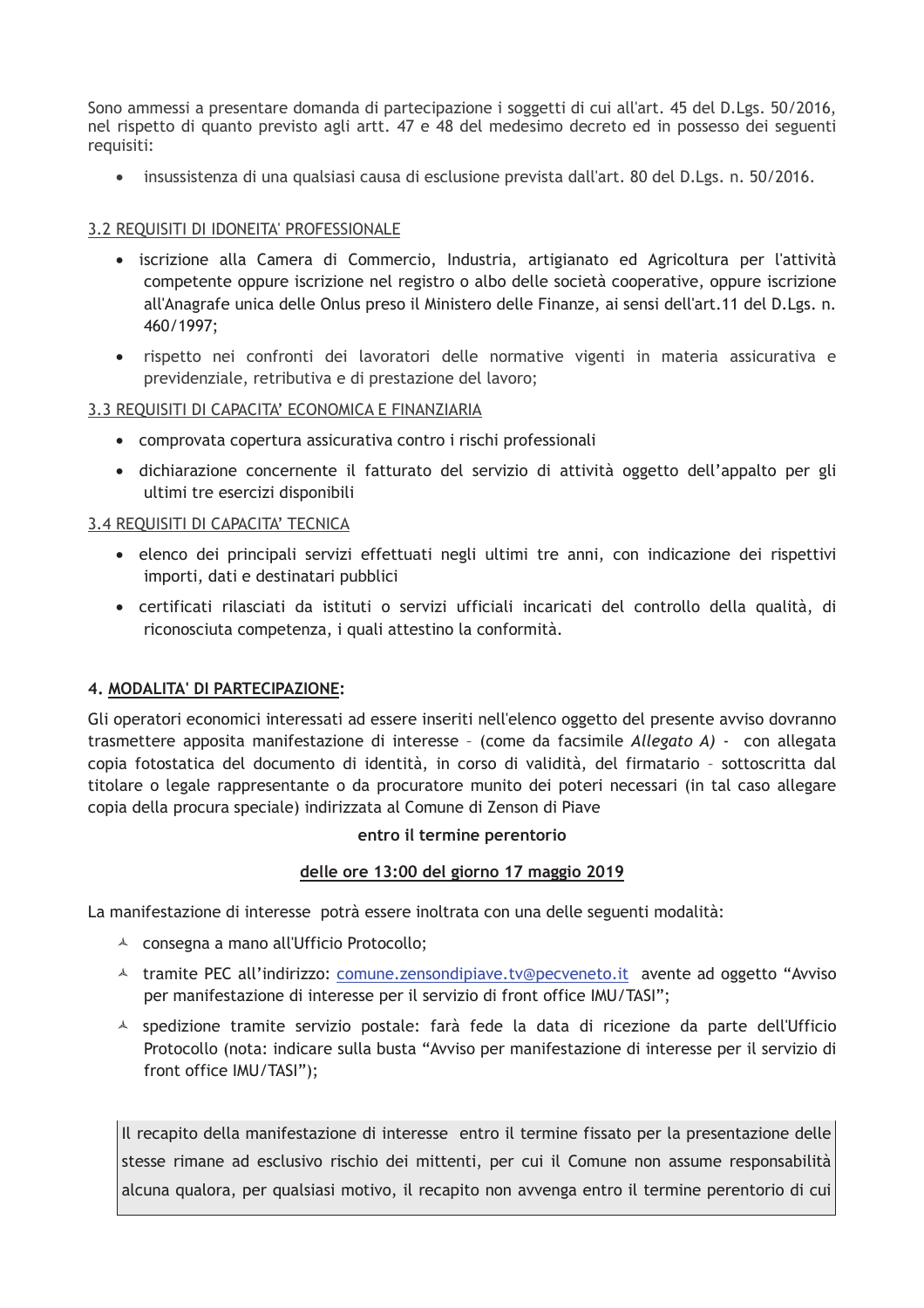sopra. Le manifestazioni pervenute in ritardo non saranno prese in considerazione.

ATTENZIONE: Al fine di verificare il rispetto del termine di presentazione faranno fede esclusivamente la data e l'ora di ricezione dell'Ufficio Protocollo del Comune di Zenson di Piave

# 5. INDICAZIONI SULLA PROCEDURA DI AFFIDAMENTO

La procedura di affidamento consisterà in una richiesta di preventivo con affidamento all'operatore economico che presenterà l'importo di costo inferiore.

Ritenuto di non applicare il criterio di rotazione ai sensi del punto 3.6 delle linee guida ANAC n. 4 che stabilisce che "... la rotazione non si applica laddove il nuovo affidamento avvenga tramite procedure ordinarie o comunque aperte al mercato, nelle quali la stazione appaltante ..... non operi alcuna limitazione in ordine al numero di operatori economici tra i quali effettuare la selezione" e che l'avviso pubblico, quale strumento attuativo dei principi di trasparenza e imparzialità, consente la massima partecipazione ivi inclusi i precedenti invitati e il precedente fornitore. Nei confronti di quest'ultimo, il Comune di Zenson di Piave ha evidenziato piena soddisfazione per i servizi precedentemente effettuati.

Il Comune di Zenson di Piave provvederà a invitare alla trattativa diretta tutti i soggetti idonei che abbiano presentato una candidatura entro il termine e con le modalità indicate nel presente avviso.

In ogni caso, l'Amministrazione potrà procedere anche nell'ipotesi in cui venga presentata una sola manifestazione di interesse.

Nella trattativa diretta saranno fornite le ulteriori informazioni per la partecipazione alla procedura.

# **6. CHIARIMENTI E INFORMAZIONI**

eventuali chiarimenti contattare l'Ufficio Ragioneria al seguente indirizzo **PEC** Per comune.zensondipiave.tv@pecveneto.it entro le ore 12:00 del 16 maggio 2019.

### 7. TRATTAMENTO DEI DATI PERSONALI

I dati vengono trattati conformemente ai principi di correttezza, liceità, trasparenza e di tutela della riservatezza e dei diritti previsti, al solo fine degli adempimenti connessi al presente incarico nel rispetto delle prescrizioni del regolamento UF. 2016/679. Il trattamento dei dati avviene con modalità manuali, telematiche e informatiche; sono adottate misure di sicurezza atte ad evitare i rischi di accesso non autorizzato, di distruzione o perdita, di trattamento  $non$ consentito  $\Omega$  $non$ conforme alla finalità della raccolta Agli interessati sono riconosciuti i diritti di cui agli artt. da 15 a 20 del GDPR.

### 8. PUBBLICAZIONE DELL'AVVISO

L'avviso è visionabile nella home page del sito web istituzionale - www.comune.zensondipiave.it alla pagina news sul sito internet nonché alla sezione Amministrazione Trasparente " Bandi di gara e contratti" a partire dal 10.05.2019.

### 9. RESPONSABILE DEL PROCEDIMENTO

Ai fini del presente procedimento e ai sensi del D.Lgs. 50/2016 il Responsabile Unico del Procedimento è il dott. Pierantonio Giuliani.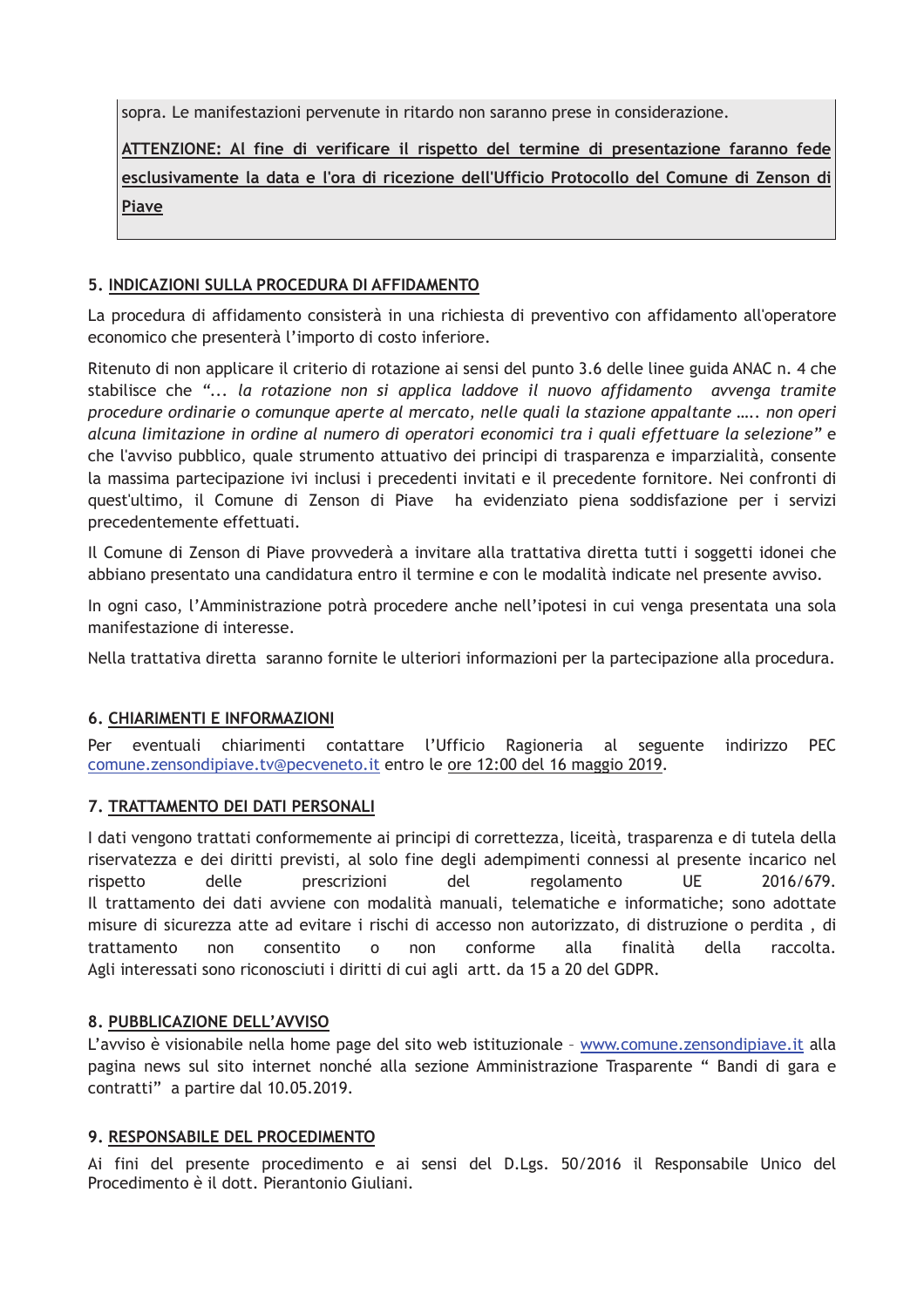Il responsabile dell'Area Amministrativa/Contabile dott. Pierantonio Giuliani Segretario Comunale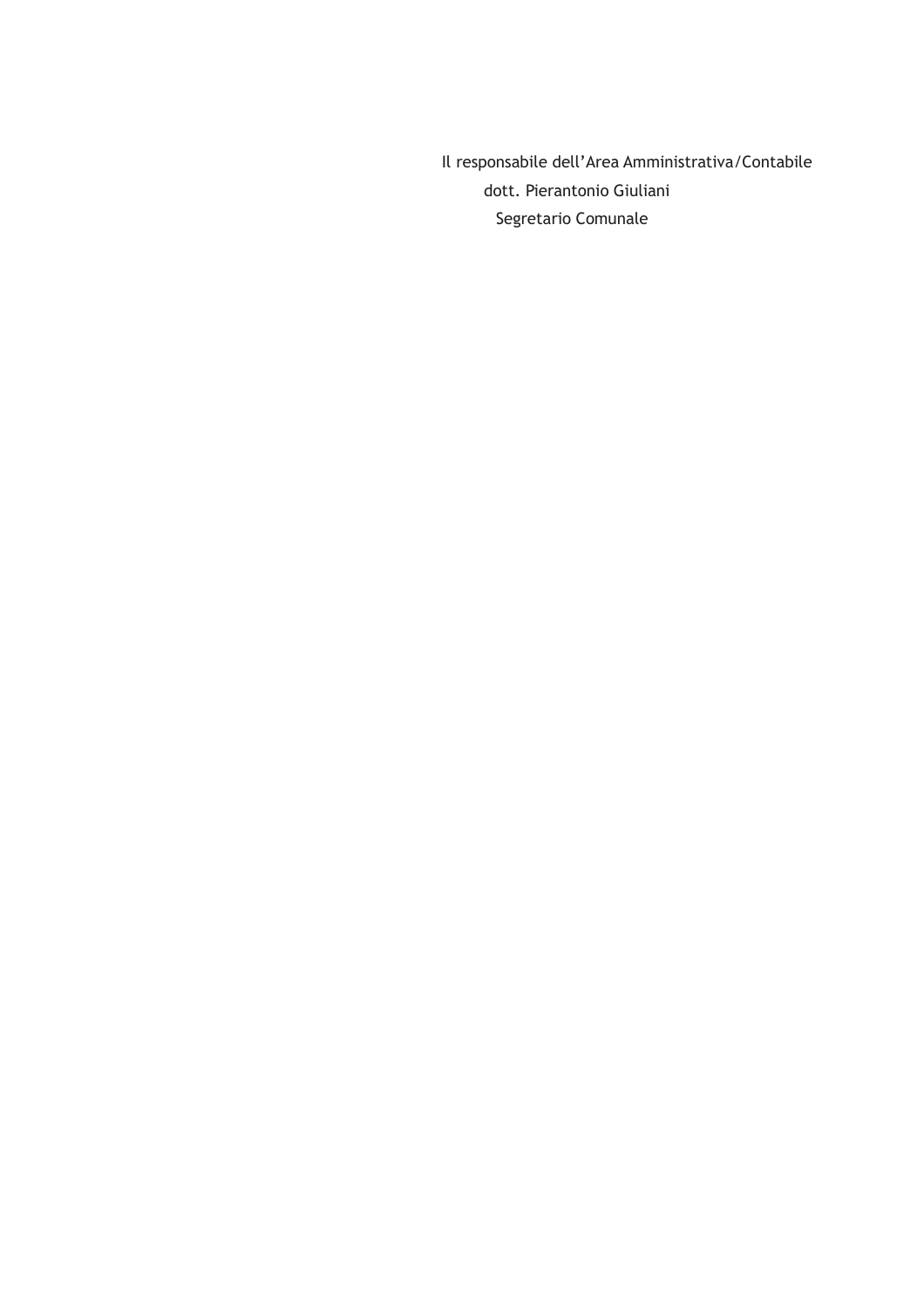Al Comune di Zenson di Piave (TV)

OGGETTO: AVVISO PER L'AFFIDAMENTO A SOGGETTO ESTERNO ALL'AMMINISTRAZIONE, DEL **SERVIZIO DI FRONT OFFICE IMU/TASI.** 

| Per ogni comunicazione relativa a chiarimenti e per le verifiche previste dalla normativa vigente: |  |
|----------------------------------------------------------------------------------------------------|--|
| Domicilio eletto:                                                                                  |  |
|                                                                                                    |  |
|                                                                                                    |  |

# **MANIFESTA IL PROPRIO INTERESSE**

ad essere invitato a presentare un preventivo per l'incarico in oggetto.

A tal fine consapevole delle sanzioni penali previste dall'art. 76 D.P.R. 445/2000 per le ipotesi di falsità in atti e dichiarazioni mendaci ivi indicate,

### **DICHIARA:**

- · di essere in possesso della cittadinanza italiana o di uno degli Stati membri dell'Unione europea;
- · di godere dei diritti civili e politici;
- · di non aver riportato condanne penali e non essere destinatario di provvedimenti che riguardino l'applicazione di misure di prevenzione, di decisioni civili e di provvedimenti amministrativi iscritti nel casellario giudiziale;
- · di non essere sottoposto a procedimenti penali;
- · di essere in possesso del requisito della particolare e comprovata specializzazione, strettamente correlata al contenuto della prestazione richiesta.
- · di non essere in alcuna delle situazioni di incompatibilità, inconferibilità e conflitto di interesse, anche potenziale, definiti dalla attuale vigente normativa nazionale;